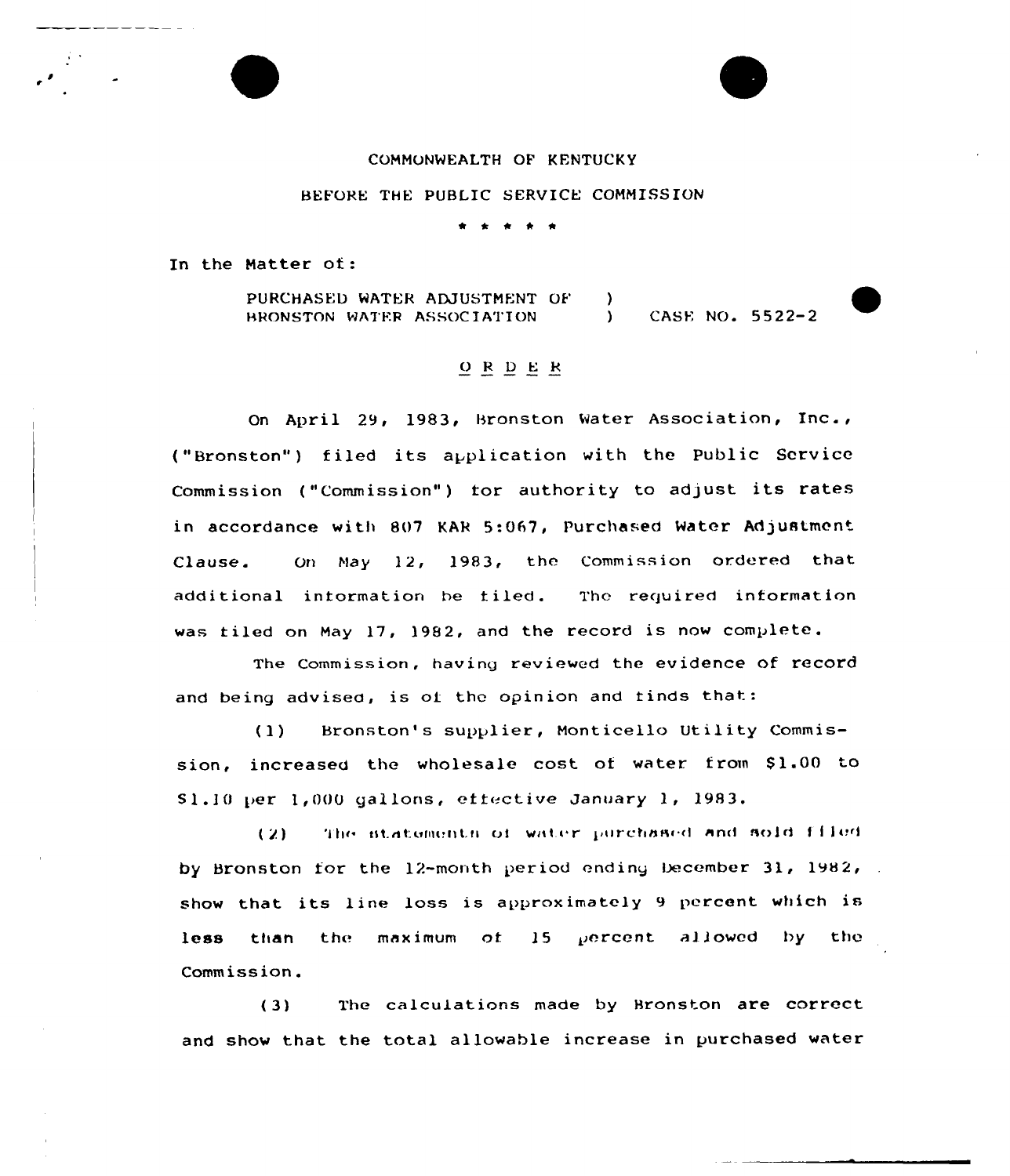costs is 83,714, resulting in <sup>a</sup> purchased water adjustment of \$.11 per 1,000 gallons.

(4) The financial exhibits filed by Bronston indicate that it cannot absorb an increase of this magnitude in the wholesale cost of water.

( 5) The purchased water adjustment in the amount of S.11 per 1,000 gallons and the rates in Appendix A are fair, just and reasonable and should be approved.

IT IS THEREFORE ORDERED that the purchased water adjustment in the amount of \$.11 per 1,000 gallons and the rates in Appendix <sup>A</sup> be and they hereby are approved for service rendered on and after the date of this Order.

IT IS FURTHER ORDERED that for the purpose of future application of the purchased water adjustment clause of Bronston, the base rate for purchased water shall be:

Supplier Rate Monticello Utility Commission \$1.10 per 1,000 gallons IT IS FURTHER ORDERED that within 30 days of the date of this Order, Bronston shall file with the Commission its

revised tariff sheets setting out the rates approved herein. Done at Frankfort, Kentucky, this 13th day of June, 1983.

PUBLIC SERVICE COMMISSION

man

Vice Chairman

ATTEST:

وأسوار أنهرا والرواة المهاوية والمتكافحة والمحافظة والمقرور

Secretary